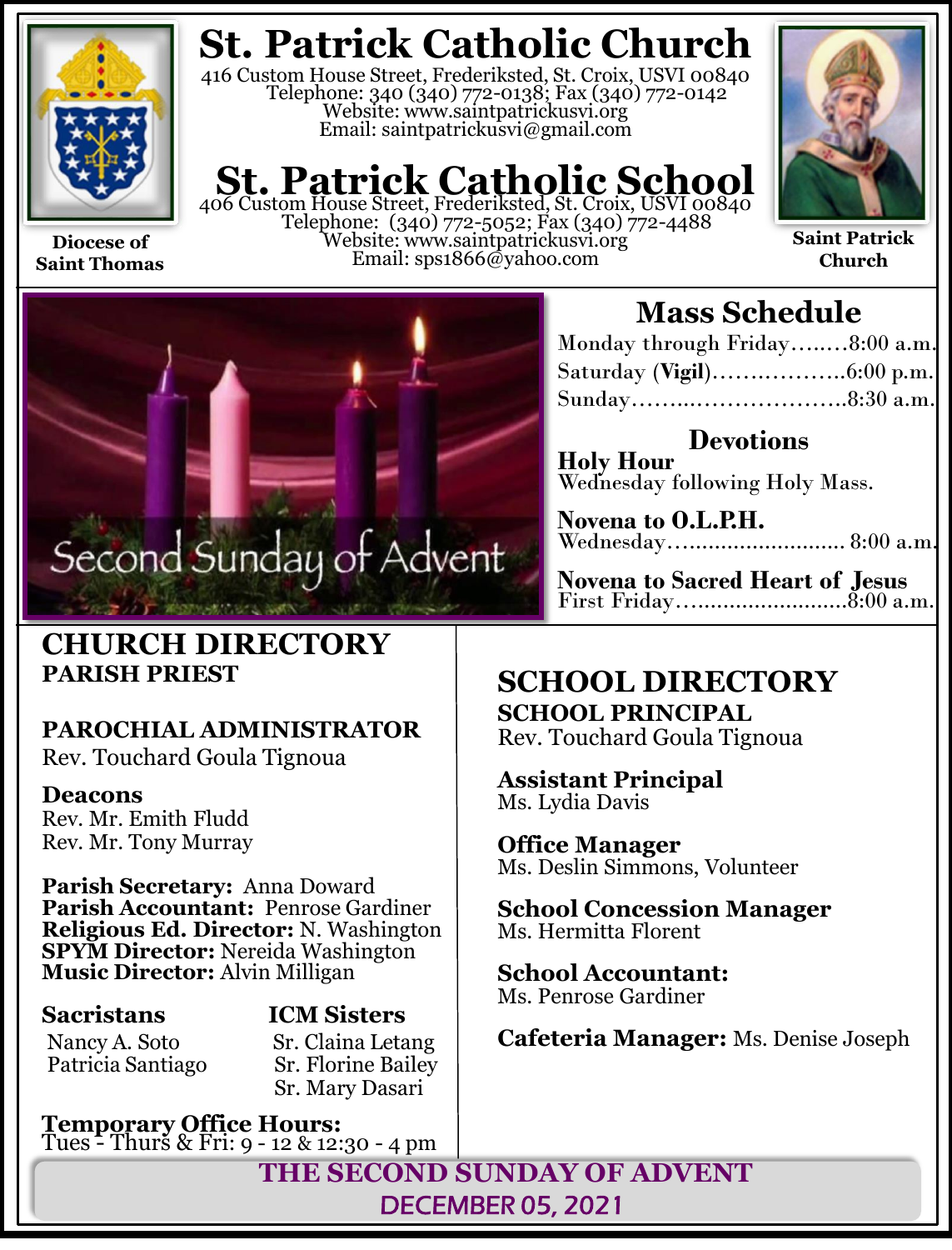# **THE SECOND SUNDAY OF ADVENT DECEMBER 05, 2021**

# **MASS INTENTIONS**

| <b>SATURDAY, December 04</b>                                                   |                                  |                 |
|--------------------------------------------------------------------------------|----------------------------------|-----------------|
| 6:00 PM. + Beryl Raymond, Birthday Remembrance, Rb Dianne                      | <b>SUNDAY:</b>                   | Bar 5:1-9       |
| Henderson                                                                      |                                  | Phil 1:4-6,8-11 |
| <b>SUNDAY, December 05</b>                                                     |                                  | Lk 3:1-6        |
| 8:30 AM. - Members of Sacred Heart Society, Grace of                           |                                  |                 |
| Protection                                                                     | <b>MONDAY:</b>                   | Is 35:1-10      |
| MONDAY, December 06                                                            | <b>Saint Nicholas, Bishop</b>    | Lk 5:17-26      |
| 8:00 AM. + Miguel A. Garcia, Repose of Soul, Rb Daughters                      |                                  |                 |
|                                                                                | <b>TUESDAY:</b>                  | Is 40:1-11      |
| TUESDAY, December 07                                                           | Saint Ambrose, Bishop &          | Mt 18: 12-14    |
| 8:00 AM. + Miguelina Alvarez Andrews, Birthday Remembrance<br>Rb Nancy A. Soto | <b>Doctor of the Church</b>      |                 |
| <b>WEDNESDAY, December 08</b>                                                  | <b>WEDNESDAY:</b>                | Gn 3:9-15,20    |
| 8:00 AM. - William Duval, Birthday Blessings, Rb Duval family                  | <b>The Immaculate Conception</b> | Eph 1:3-6,11-12 |
| - Dinah Johnson, Birthday Blessings, Rb Eloise<br>Benjamin                     | of the Blessed Virgin Mary       | Lk 1:26-38      |
| THURSDAY, December 09                                                          | <b>THURSDAY</b>                  | Is 41:13-20     |
| 8:00 AM. + John Duval, Repose of Soul, Rb Duval family                         | <b>Saint Juan Diego</b>          | Mt 11:11-15     |
|                                                                                |                                  |                 |
| FRIDAY, December 10                                                            |                                  |                 |
| 8:00 AM. + Mitchel Joseph, Death Remembrance, Rb Family                        |                                  |                 |
| 10:30 AM + Funeral Holy Mass - Calvin L. Perkins                               | <b>FRIDAY</b>                    | Is 48:17-19     |
|                                                                                |                                  | Mt 11:16-19     |
| <b>SATURDAY, December 11</b>                                                   |                                  |                 |
| 6:00 PM + Alicia Suarez, In Loving Memory, Rb Family                           | SATURDAY:                        | Sir 48:1-4,9-11 |
|                                                                                | <b>Saint Damasus, Pope</b>       | Mt 17:9,10-13   |
|                                                                                |                                  |                 |

## *PRAY FOR THE SICK & SHUT-INS*

*Please pray that they may find comfort and healing in Christ.*

Steve Alexander, Olivia Anger, Nicholas Andrew, Marilyn Bailey, Eric Belcher, George Bondieumaitre, Debra Bruce, Virginia Burke, Fred Calvillo, William Carino, Ninon Gussman Carr, Norma Carillo, Paulette Christopher, Victorino Cruz, Matthew Donelley, Anna D'Souza, Norma Dyer, Harold Fisher, Sr. Kimberly Fludd, Johnetta Goodloe, Sarah Gordon, Dr. Amy Hardin, Enis Hilaire, Urla Isaac, Lidia Jiminez, , Eleanor Johnson, Alma John, Ann Joseph, Electra Joseph, Edwin Josiah, Jeannie Krigger, T'Agho Lopez, Chamarla Louis, Felina Artigo, Gwendolyn Lucas, Kathleen Smith-Maccow, Marla Matthew, Carlos Matus, Luz Melendez, Beverly Nesbitt, Bevon Nicholas, Marilyn Nicks, Ann Parris, Fr. Simon Peter, Geralda Pickering, Michelle Gibbs Riviere, Carmen Russell, Henrietta Sandy, Jose Manuel Santana, Martha Lena St. Juste, Eric Thomas, Juan Valentin, Vincent Urgent, Inez Walker, Deacon Oliver Washington, Ann Weikel, Inez Williams, Simeon Williams, Curtis Williams, Joseph Wilson, Ingerborg McIntosh, William Lang, Anita Pulpul & Kemit Lewis, Noel Lercana & Bertille Samuel, Lewis Eugene, & Vilma C. Johnson, Fanny Andrews Clarke, Kesha Tatum.

*(Please call the Church Office to add or remove names to/from this list Church)*

# **MASS ATTENDANCE – NOVEMBER 27 & 28**

**Saturday** 6:00pm Holy Mass 38 **Sunday** 8:30am Holy Mass 78. Total 116

## **Preserve the Past Campaign in Progress**

Our Church restoration project is in progress and your contribution is still welcome. Please call the church office or contact a minister of hospitality for the contribution envelope.

## **SECOND COLLECTION FOR THE MONTH OF DECEMBER**

| School SupportDec 04-05              |  |
|--------------------------------------|--|
|                                      |  |
| Christmas Flowers  Dec.04-05         |  |
| Retirement Fund Religious Dec. 11-12 |  |
| Maintenance Fund Dec. 18-19          |  |
| Capital ImprovementsDec. 18-19       |  |

# **SCRIPTURE READINGS OF THE WEEK**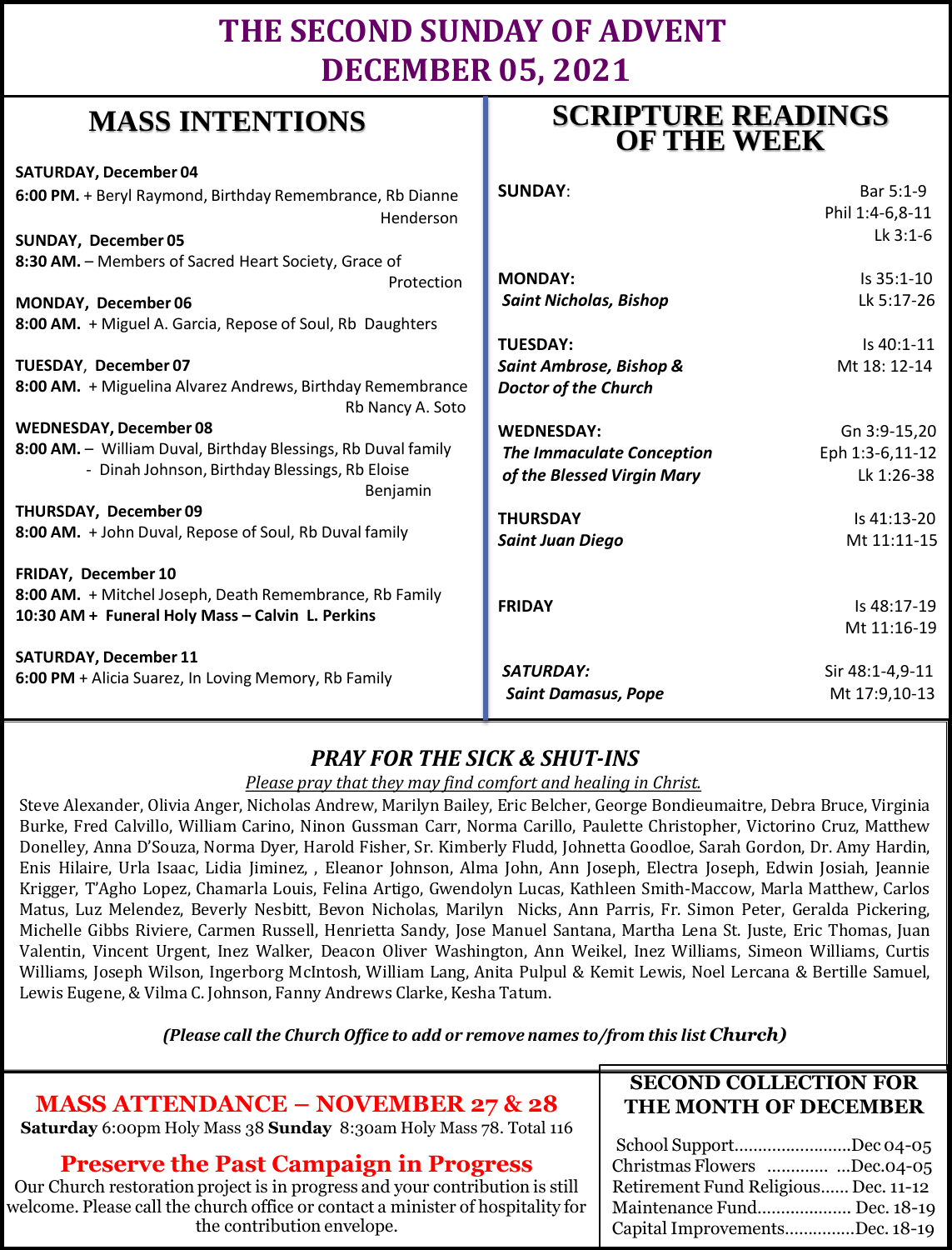# Announcements



### **Seven Days Sanctuary Lamp Devotion**

**The Sanctuary Lamp which burns in the Sanctuary of our church, the reminder of the Lord's Presence in the Most Holy Eucharist, will burn from December 5th to December 11th For Barbara Lancaster & Family, Grace of Healing, requested by Barbara Lancaster.**

#### **Counting down to Christmas Raffle!!!**

The drawing date for our Raffle is almost here, just a few weeks away on Christmas Day. It is of utmost importance that you turn in sold Ticket Stubs & Money after weekend Holy Masses or in the church or school office. We need all your ticket stubs and money now to ensure we'll have all the prizes.

#### **Holy Season of Advent**

Today we'll light the Second Purple Candle which symbolizes Peace – the anticipation of Hope in the coming of the Lord Jesus Christ.

## **Lighting of the Advent Candle (3rd Week of Advent)**

6:00 PM: John & Sally Cunningham

## 8:30 AM: Alma Christiansen

#### **Parish Advent Penitential Service**

The Parish Penitential service with the Exposition of the Blessed Sacrament will take place on December 19, 2021, the Third Sunday of Advent at 3:00pm in St. Patrick Church. Individual confession will follow the Exposition. There will be other priests besides Fr. Touchard to hear your confession. Parishioners are encouraged to spend some time after confession in Adoration until Benediction. Don't miss out on this opportunity of reconciliation, which frees us from the burdens of sin so we can be truly living out the joy of missionary disciples.

### **Saint Patrick Catholic School's Christmas Program**

Saint Patrick Catholic School Christmas Program will be held in St. Patrick Church following the All School Holy Mass on Thursday December 9<sup>th</sup>. Parents & Parishioners are invited to attend.

#### **2022 Offertory Envelopes**

The 2022 Offertory Envelopes are ready to be picked up at the rear of the church . The are in Numerical Order with your Name & Your Number. If you do not see your name, please contact the church office. We encouraged you to use your Offering Envelopes.

**Reminder: 12/8/21- Immaculate Conception – Holy Day of Obligation.**

## **Bulletin announcements must be submitted to the Church Office by Wednesday at noon**

# Parish Information

#### **Sacrament of Baptism**

Fourth Sunday of each month. Please register your children at the Church Office. Present a copy of the child(ren) birth certificate(s). Classes for parents & godparents are on the 1st, 2<sup>nd</sup> and 3<sup>rd</sup> Tuesday from 6:00 p.m. until 7:00 p.m. each month.

### **Sacrament of Marriage**

Please make arrangements with parish priest 6 months before your wedding.

### **Confraternity of Christian Doctrine (CCD) Classes**

Classes are held every Sunday during the school year and begin with attendance and instruction in the classroom following 8:30 a.m. Holy Mass.

### **Rite of Christian Initiation of Adults (RCIA) Classes**

RCIA is the journey of faith by which interested persons become members of the Roman Catholic Church. The program instructs adults to enter into full communion with the Catholic Church through Baptism and/or Confirmation and Holy Communion. To register, please call the church office at (340) 772-0138.

### **Sacrament of Penance**

Confession is the sacrament that allows us to admit our faults and develop humility, but the most profound part is we get to experience Christ's gift of mercy.

Weekdays……………….…………….... 15 min. before Holy Mass Weekends………………………………. 30 min. before Holy Mass

### **Funerals**

All funeral services begin at 10:30 a.m. Viewings at 9:30 am. No funerals are held on weekends. Arrangements must be made with the Church before funeral arrangements with the funeral home.

### **Sacrament of the Anointing of the Sick**

Please call the rectory at (340) 772-0138 whenever a family member or friend is seriously ill or hospitalized.

#### **Parish Registration**

Parishioners who are 18 years and older are invited to register at the Church Office as well as become active and contributing members. We would like to maintain an upto-date listing of all St. Patrick parishioners. Registration also helps in providing quick services for the request and proof of miscellaneous church letters for individuals, Baptism, Confirmation, etc.